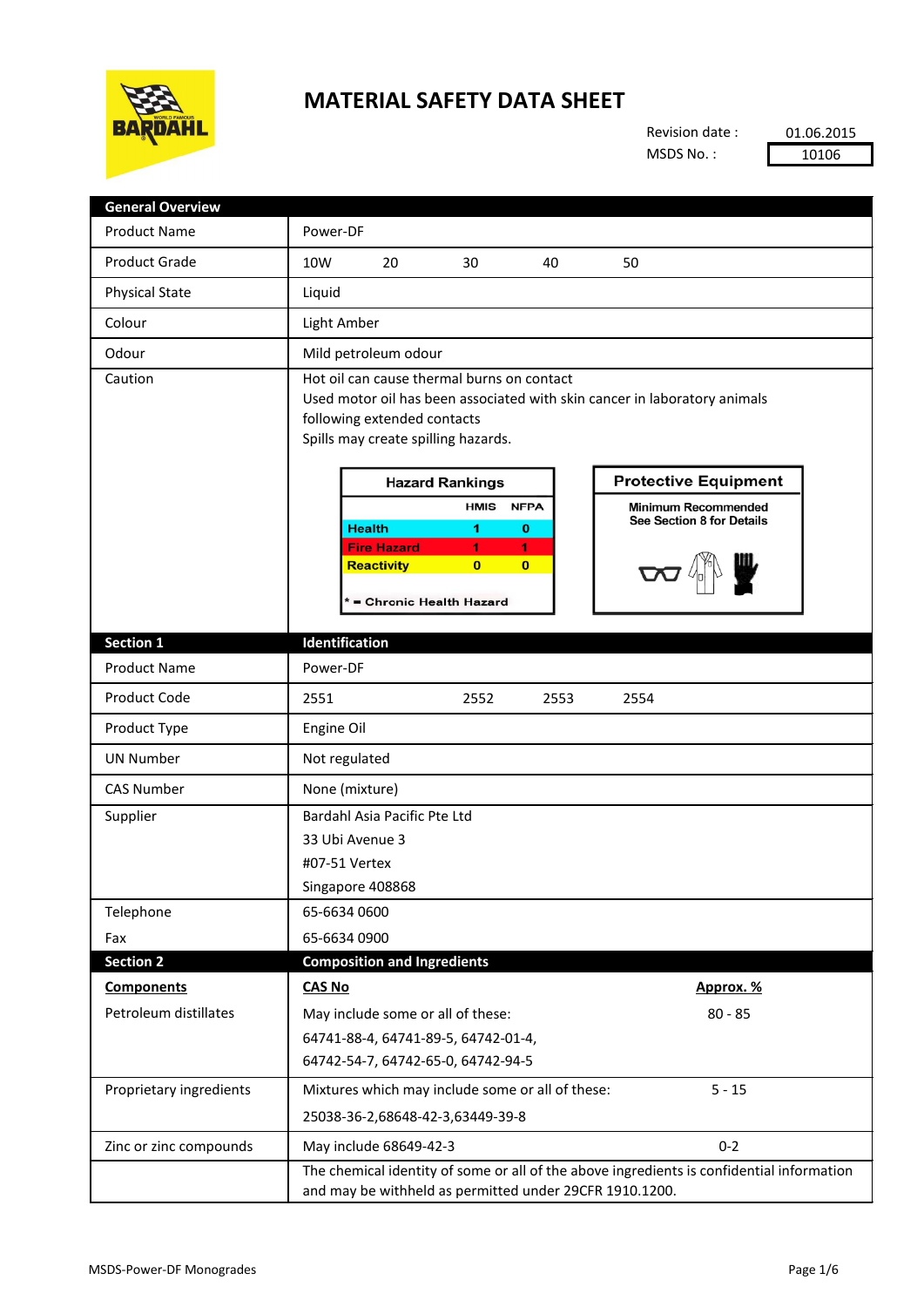|                                          | All the components of this material are listed on the TSCA Chemical Substances Inventory.                                                                                                                                                                                                                                                                                                                                                                 |
|------------------------------------------|-----------------------------------------------------------------------------------------------------------------------------------------------------------------------------------------------------------------------------------------------------------------------------------------------------------------------------------------------------------------------------------------------------------------------------------------------------------|
| <b>Section 3</b>                         | <b>Hazards Identification</b>                                                                                                                                                                                                                                                                                                                                                                                                                             |
| Major route(s) of entry                  | Skin contact.                                                                                                                                                                                                                                                                                                                                                                                                                                             |
| Inhalation                               | No significant adverse health effects are expected to occur upon short-term<br>exposure. At elevated temperatures, and/or in enclosed spaces, product mist<br>or vapors may irritate the mucous membranes of the nose, throat, bronchi and<br>lungs.                                                                                                                                                                                                      |
| Skin contact                             | This material can cause skin irritation from prolonged or repeated contact.<br>Injection under the skin can cause inflammation and swelling. Injection of<br>pressurised hydrocarbons can cause severe permanent tissue damage. Initial<br>Injection of petroleum hydrocarbons requires<br>symptoms may be minor.<br>immediate medical attention.                                                                                                         |
| Eye contact                              | This product can cause transient mild eye irritation with short-term contact<br>with liquid sprays or mists. Symptoms include stinging, watering,<br>redness<br>and swelling.                                                                                                                                                                                                                                                                             |
| Ingestion                                | If swallowed, large volumes of material can cause generalized depression,<br>headache, drowsiness, nausea, vomiting and diarrhoea. Smaller doses can<br>cause a laxative effect. If aspirated into the lungs, liquid can cause lung<br>damage.                                                                                                                                                                                                            |
| Chronic Health<br><b>Effects Summary</b> | This product contains a petroleum-based mineral oil. Prolonged or repeated<br>skin contact can cause mild irritation and inflammation characterized by<br>drying, cracking, (dermatitis) or oil acne. Repeated or prolonged inhalation of<br>petroleum-based mineral oil mists at concentration above applicable work-<br>place exposure levels can cause respiratory irritation or other pulmonary<br>effects.                                           |
| Conditions aggravated<br>by Exposure     | Disorders of the following organs or organ systems that may be aggravated<br>by significant exposure to this material or its components include: SKIN                                                                                                                                                                                                                                                                                                     |
| <b>Target Organs</b>                     | This material may cause damage to the following organs: SKIN                                                                                                                                                                                                                                                                                                                                                                                              |
| Carcinogen                               | This product is not known to contain any component at concentration above<br>0.1% which are considered carcinogenic by OSHA, IARC or NTP.                                                                                                                                                                                                                                                                                                                 |
| <b>Section 4</b>                         | <b>First Aid Measures</b>                                                                                                                                                                                                                                                                                                                                                                                                                                 |
| Eyes                                     | Check for and remove contact lenses. Flush eyes immediately with fresh<br>water for several minutes while holding the eyelids open. If irritation persist,<br>see a doctor.                                                                                                                                                                                                                                                                               |
| <b>Skin</b>                              | If burned by hot material, cool skin by quenching with large amount of cold water. For<br>shoes and clothing. Wipe off excess material. Wash exposed skin with mild<br>soap and water. Seek medical attention if tissue appears damaged or pain/<br>Thoroughly clean contaminated clothing before reuse.<br>persists.<br>irritation<br>Discard contaminated leather goods. If material is injected under the skin, seek<br>medical attention immediately. |
| Ingestion                                | Do not induce vomiting except on advice of medical personnel. Do not give<br>anything to drink unless directed by a physician. Never give anything by<br>mouth to a person who is not fully conscious. If significant amounts are<br>swallowed or irritation or discomfort occurs, seek medical help immediately.                                                                                                                                         |
| Inhalation                               | Vaporization is not expected at ambient temperatures. This material is not<br>expected to cause inhalation-related disorders under anticipated conditions<br>of use. In case of overexposure, move the person to fresh air.                                                                                                                                                                                                                               |
| Notes to Physician                       | Treatment should be controlled by symptoms and clinical conditions.<br>Emesis<br>maybe induced under medical supervision. In general, emesis induction is<br>unnecessary in such high viscosity, low volatility product.<br>SKIN:<br>In the event of injection in underlying tissue, immediate treatment<br>should<br>include<br>extensive<br>incision,<br>debridement,<br>saline<br>and<br>irrigation.                                                   |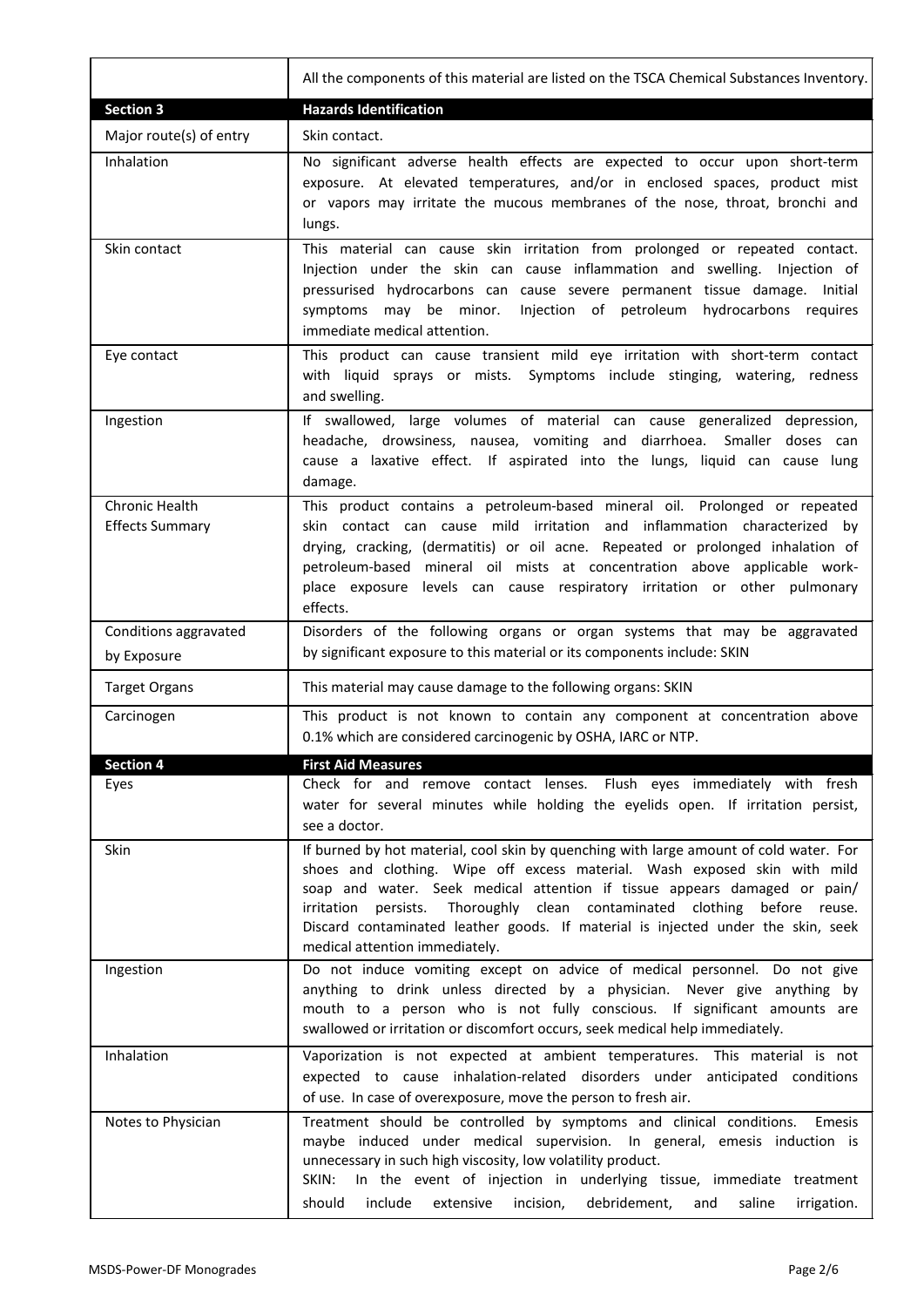|                                         | Inadequate treatment can result in ischemia and gangrene. Early symptoms<br>may be minimal.                                                                                                                                                                                                                                                                                                            |  |  |  |  |  |
|-----------------------------------------|--------------------------------------------------------------------------------------------------------------------------------------------------------------------------------------------------------------------------------------------------------------------------------------------------------------------------------------------------------------------------------------------------------|--|--|--|--|--|
| <b>Section 5</b>                        | <b>Fire Fighting Measures</b>                                                                                                                                                                                                                                                                                                                                                                          |  |  |  |  |  |
| Flammability                            | NFPA Class-IIIB combustible material                                                                                                                                                                                                                                                                                                                                                                   |  |  |  |  |  |
| Classification                          |                                                                                                                                                                                                                                                                                                                                                                                                        |  |  |  |  |  |
| Auto Ignition Temp.                     | Not available                                                                                                                                                                                                                                                                                                                                                                                          |  |  |  |  |  |
| <b>Flammable limits</b>                 | Not determined                                                                                                                                                                                                                                                                                                                                                                                         |  |  |  |  |  |
| Flash Point, °C                         | $> 200^{\circ}$ C (COC)                                                                                                                                                                                                                                                                                                                                                                                |  |  |  |  |  |
| <b>Extinguishing Media</b>              | Use water fog, dry chemical, foam or carbon dioxide type. Water or foam<br>may cause frothing. Use water to cool fire-exposed containers. If a spill or<br>leak has not ignited, use water spray to disperse the vapour and provide<br>protection to personnel attempting to stop the leak.                                                                                                            |  |  |  |  |  |
| Explosion / Fire<br>Hazards             | For fires involving this material, do not enter any enclosed or confined space<br>without self-contained breathing apparatus to protect against the hazardous<br>effects of combustion products or oxygen deficiency.                                                                                                                                                                                  |  |  |  |  |  |
| <b>Hazardous Combustion</b><br>Products | Carbon dioxide, carbon monoxide, smoke, fumes, unburned<br>hydrocarbons<br>and trace oxides of sulphur and/or nitrogen.                                                                                                                                                                                                                                                                                |  |  |  |  |  |
| <b>Section 6</b>                        | <b>Accidental Release Measures</b>                                                                                                                                                                                                                                                                                                                                                                     |  |  |  |  |  |
| In case of Spill                        | Stop the source of leak or release and contain spill if possible. Ventilate the<br>area. Use respirator and protective clothing as discussed in this MSDS.<br>Collect with absorbent material and place in appropriate, labelled containers<br>for disposal, or if permitted, flush spilled area with water.                                                                                           |  |  |  |  |  |
| Section 7<br>Handling                   | <b>Handling and Storage</b><br>Avoid<br>contamination<br>and<br>extreme<br>temperatures<br>minimize<br>product<br>to<br>degradation. Empty containers may contain product residues that can ignite<br>with explosive force. Do not pressurize, cut, weld, braze, solder, drill or grind<br>containers. Do not expose product containers to flames, spark, heat or other<br>potential ignition sources. |  |  |  |  |  |
| Storage                                 | Keep containers closed. Do not store with strong oxidizing agents. Do not<br>store at elevated temperatures. Avoid storing in direct sunlight for extended<br>periods of time. Consult appropriate federal, state or local authorities before<br>reusing, reconditioning, reclaiming, recycling or disposing of empty containers<br>and/or waste residues of this product.                             |  |  |  |  |  |
| <b>Section 8</b>                        | <b>Exposure Controls / Personal Protection</b>                                                                                                                                                                                                                                                                                                                                                         |  |  |  |  |  |
| Ventilation                             | Use general ventilation or local exhaust as required to maintain exposures<br>below the occupational exposure limits.                                                                                                                                                                                                                                                                                  |  |  |  |  |  |
| Eyes                                    | Avoid eye contact. The wearing of chemical safety goggles or face shield is<br>recommended. Have suitable ear wash water available.                                                                                                                                                                                                                                                                    |  |  |  |  |  |
| Skin                                    | should<br>exercise reasonable<br>personal cleanliness; this<br>Exposed<br>personnel<br>includes cleansing exposed area several times daily with soap and water,<br>and laundering or dry cleaning soiled work clothing at least weekly. Safety<br>shower is recommended near the work station.                                                                                                         |  |  |  |  |  |
| Inhalation                              | Respiratory protection is normally not required.<br>However,<br>if<br>operating<br>conditions create airborne concentrations, which exceed the recommended<br>exposure standard(s), the use of an approved respirator is recommended.                                                                                                                                                                  |  |  |  |  |  |
| <b>Hand Protection</b>                  | Use gloves of chemical resistant materials such as neoprene or heavy nitrile<br>rubber or appropriate barrier cream with prolonged or repeated contact. If the<br>product is processed or handled at elevated temperatures, protect against<br>thermal burns by using heat-resistant (insulated) gloves. Do not wear gloves<br>or loose fitting clothing around rotating or moving equipment.          |  |  |  |  |  |
| <b>Clothing Recommendations</b>         | Long sleeve shirt is recommended. Wear a chemically protective apron if                                                                                                                                                                                                                                                                                                                                |  |  |  |  |  |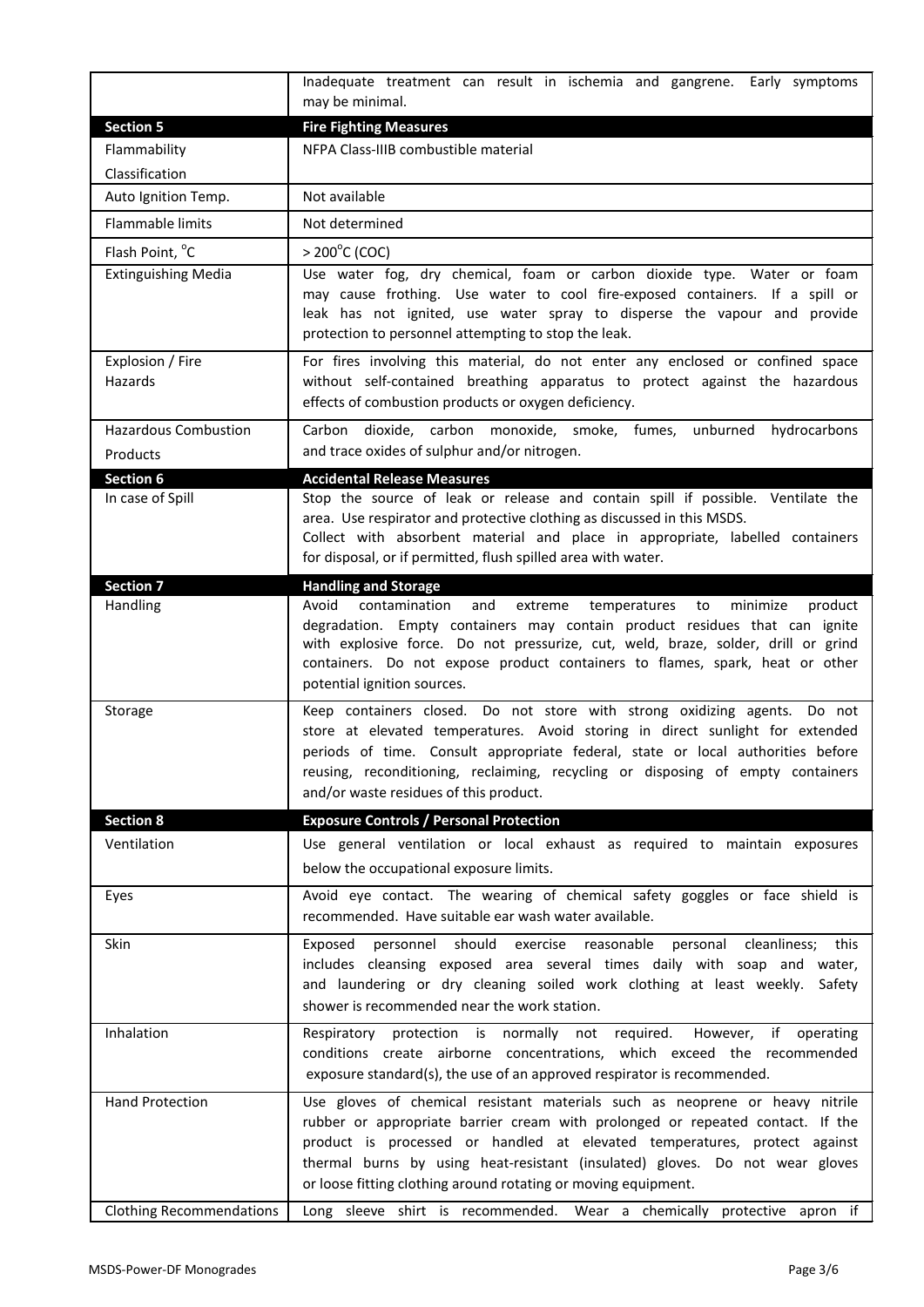|                                     | available.                                                                                                                                                                                                 |                                   |                                                   | Do not wear rings, watches, or similar apparel that could entrap                                                                                            |       |  |  |  |
|-------------------------------------|------------------------------------------------------------------------------------------------------------------------------------------------------------------------------------------------------------|-----------------------------------|---------------------------------------------------|-------------------------------------------------------------------------------------------------------------------------------------------------------------|-------|--|--|--|
|                                     |                                                                                                                                                                                                            |                                   | the material and cause a skin reaction.           |                                                                                                                                                             |       |  |  |  |
| <b>Exposure limits</b>              | <b>ACGIH TLV (USA)</b><br>Oil mist, mineral<br>TWA: 5 mg/m <sup>3</sup> 8 hrs                                                                                                                              |                                   |                                                   |                                                                                                                                                             |       |  |  |  |
|                                     |                                                                                                                                                                                                            |                                   |                                                   | STEL: 10 mg/m <sup>3</sup> 15 minutes                                                                                                                       |       |  |  |  |
|                                     |                                                                                                                                                                                                            |                                   | <b>OSHA PEL (USA)</b>                             |                                                                                                                                                             |       |  |  |  |
|                                     |                                                                                                                                                                                                            |                                   |                                                   | TWA: 5 mg/m <sup>3</sup> 8 hrs                                                                                                                              |       |  |  |  |
| <b>Section 9</b>                    |                                                                                                                                                                                                            |                                   | <b>Physical and Chemical Properties (Typical)</b> |                                                                                                                                                             |       |  |  |  |
| <b>SAE Grade</b>                    | 10W                                                                                                                                                                                                        | 20                                | 30                                                | 40                                                                                                                                                          | 50    |  |  |  |
| Flash Point, °C                     | 220                                                                                                                                                                                                        | 228                               | 238                                               | 248                                                                                                                                                         | 252   |  |  |  |
| Density @ 15°C, kg/l                | 0.870                                                                                                                                                                                                      | 0.872                             | 0.880                                             | 0.890                                                                                                                                                       | 0.896 |  |  |  |
| Viscosity@40°C, cSt                 | 40.1                                                                                                                                                                                                       | 69.1                              | 100.2                                             | 147.7                                                                                                                                                       | 229.9 |  |  |  |
| Viscosity@100°C cSt                 | 6.2                                                                                                                                                                                                        | 8.9                               | 11.2                                              | 14.7                                                                                                                                                        | 19.5  |  |  |  |
| Appearance                          |                                                                                                                                                                                                            | Light to Amber liquid             |                                                   |                                                                                                                                                             |       |  |  |  |
| Odour                               | Mild petroleum odour                                                                                                                                                                                       |                                   |                                                   |                                                                                                                                                             |       |  |  |  |
| <b>Boiling Range</b>                | Not determined                                                                                                                                                                                             |                                   |                                                   |                                                                                                                                                             |       |  |  |  |
| Vapour Pressure                     |                                                                                                                                                                                                            | < 0.1 mmHg @ 25 deg C             |                                                   |                                                                                                                                                             |       |  |  |  |
| pH                                  | Not determined                                                                                                                                                                                             |                                   |                                                   |                                                                                                                                                             |       |  |  |  |
| Solubility in water                 | Insoluble                                                                                                                                                                                                  |                                   |                                                   |                                                                                                                                                             |       |  |  |  |
| Percent volatile                    | Negligible                                                                                                                                                                                                 |                                   |                                                   |                                                                                                                                                             |       |  |  |  |
| Evaporation                         | Not determined                                                                                                                                                                                             |                                   |                                                   |                                                                                                                                                             |       |  |  |  |
| Section 10                          |                                                                                                                                                                                                            | <b>Stability and Reactivity</b>   |                                                   |                                                                                                                                                             |       |  |  |  |
| Stability                           | Stable                                                                                                                                                                                                     |                                   |                                                   |                                                                                                                                                             |       |  |  |  |
| Conditions to avoid                 | Avoid heating to decomposition                                                                                                                                                                             |                                   |                                                   |                                                                                                                                                             |       |  |  |  |
| Incompatibility                     | Normally unreactive, however, avoid strong bases at high temperatures, strong<br>acids, strong oxidising agents and materials reactive with hydroxyl compounds.                                            |                                   |                                                   |                                                                                                                                                             |       |  |  |  |
|                                     |                                                                                                                                                                                                            |                                   |                                                   |                                                                                                                                                             |       |  |  |  |
| Hazardous                           |                                                                                                                                                                                                            |                                   |                                                   | No additional hazardous decomposition products were identified other than                                                                                   |       |  |  |  |
| Decomposition products              | the combustion products identified in Section 5.                                                                                                                                                           |                                   |                                                   |                                                                                                                                                             |       |  |  |  |
| Hazardous                           | Will not occur                                                                                                                                                                                             |                                   |                                                   |                                                                                                                                                             |       |  |  |  |
| polymerization<br><b>Section 11</b> | <b>Toxicity Information</b>                                                                                                                                                                                |                                   |                                                   |                                                                                                                                                             |       |  |  |  |
| <b>Toxicity Data</b>                |                                                                                                                                                                                                            |                                   |                                                   | Distillates, residue oils, petroleum light and heavy paraffinic:                                                                                            |       |  |  |  |
|                                     | ORAL (LD50)                                                                                                                                                                                                |                                   |                                                   | Acute: > 5000 mg/kg [Rat]                                                                                                                                   |       |  |  |  |
|                                     | DERMAL (LD50)                                                                                                                                                                                              |                                   |                                                   | Acute: > 2000 mg/kg [Rabbit]                                                                                                                                |       |  |  |  |
| Primary routes of Entry             |                                                                                                                                                                                                            |                                   | Skin absorption, eye contact and inhalation       |                                                                                                                                                             |       |  |  |  |
| or Exposure                         |                                                                                                                                                                                                            |                                   |                                                   |                                                                                                                                                             |       |  |  |  |
| Inhalation                          | Exposure to vapor or mist is possible. High gas, vapor or mist concentration may<br>be harmful if inhaled repeatedly or for prolong periods of time, based on data<br>from components or similar products. |                                   |                                                   |                                                                                                                                                             |       |  |  |  |
| Skin                                | Not expected to cause skin irritation or injury during normal use, based on                                                                                                                                |                                   |                                                   |                                                                                                                                                             |       |  |  |  |
|                                     |                                                                                                                                                                                                            |                                   |                                                   | toxicology tests of this product. Prolonged or repeated skin contact<br>may cause skin irritation including redness, burning, drying, cracking, skin burns, |       |  |  |  |
|                                     |                                                                                                                                                                                                            |                                   |                                                   | dermatitis, oil acne and folliculitis based on data from components                                                                                         |       |  |  |  |
| Eye                                 |                                                                                                                                                                                                            |                                   |                                                   | Not expected to cause eye irritation or injury during normal use, based on                                                                                  |       |  |  |  |
|                                     |                                                                                                                                                                                                            | toxicology tests of this product. |                                                   |                                                                                                                                                             |       |  |  |  |
| Ingestion                           |                                                                                                                                                                                                            |                                   |                                                   | Single dose toxicity is low, based on toxicology tests of this product                                                                                      |       |  |  |  |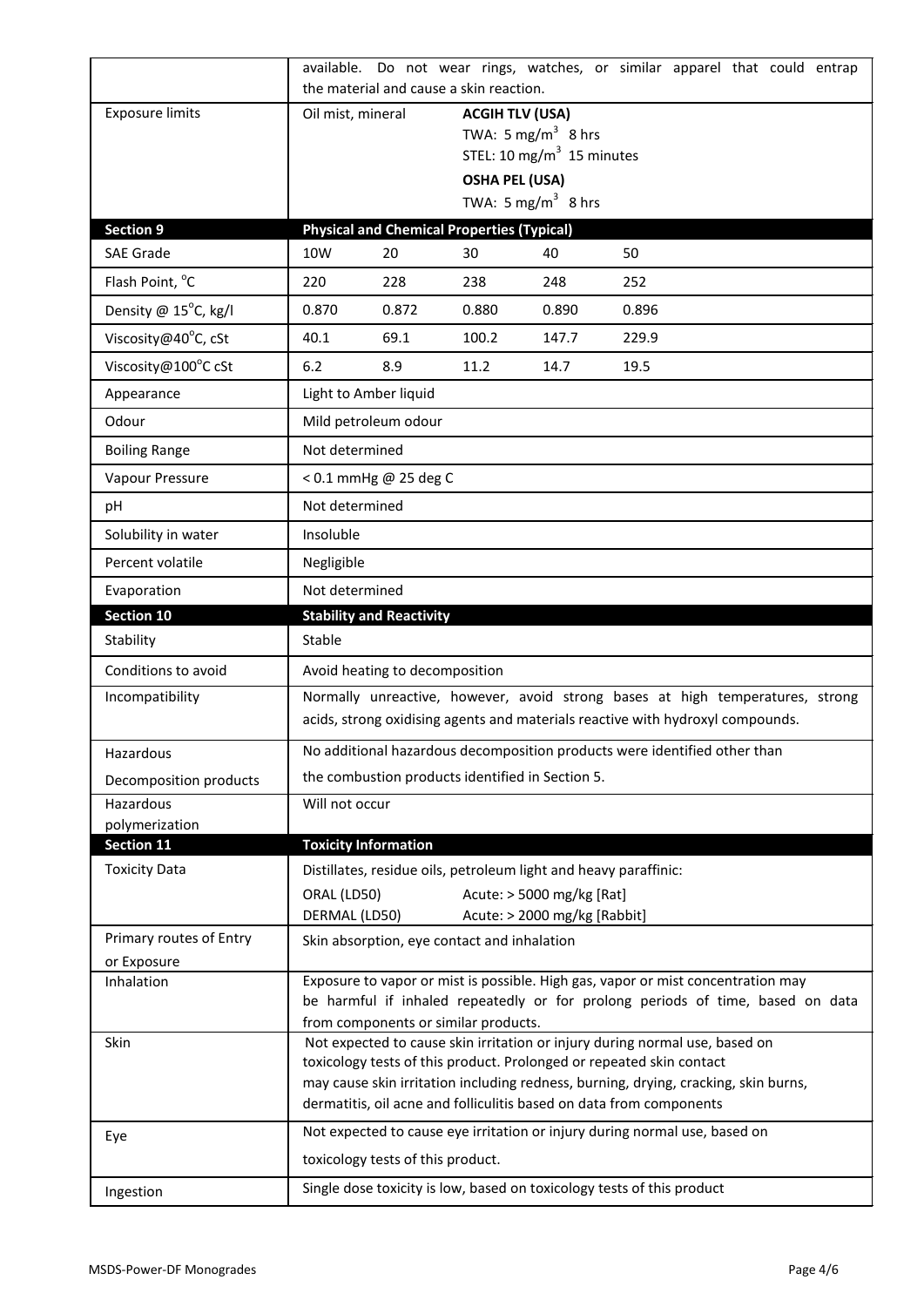| <b>Acute Toxicity</b>        | Pre-existing skin and respiratory disorders may be aggravated by exposure,                                                                                                                                                                                                                                                                                                                                                                                                                                                                                                                                 |
|------------------------------|------------------------------------------------------------------------------------------------------------------------------------------------------------------------------------------------------------------------------------------------------------------------------------------------------------------------------------------------------------------------------------------------------------------------------------------------------------------------------------------------------------------------------------------------------------------------------------------------------------|
|                              | based on data from components and similar products. Health studies have                                                                                                                                                                                                                                                                                                                                                                                                                                                                                                                                    |
|                              | shown petroleum hydrocarbons and synthetic lubricants pose potential                                                                                                                                                                                                                                                                                                                                                                                                                                                                                                                                       |
|                              | human health risks, which may vary from person to person. As a precaution,                                                                                                                                                                                                                                                                                                                                                                                                                                                                                                                                 |
|                              | exposure to liquids, vapors, mists or fumes should be minimised.                                                                                                                                                                                                                                                                                                                                                                                                                                                                                                                                           |
| <b>Chronic Toxicity</b>      | No ingredient in this product is an IARC, NTP or OSHA listed carcinogen.                                                                                                                                                                                                                                                                                                                                                                                                                                                                                                                                   |
|                              | Reports have associated repeated and prolonged overexposure to solvents with                                                                                                                                                                                                                                                                                                                                                                                                                                                                                                                               |
|                              | permanent nervous system damage.                                                                                                                                                                                                                                                                                                                                                                                                                                                                                                                                                                           |
| Other information            | Symptoms of overexposure could include: Gastrointestinal irritation                                                                                                                                                                                                                                                                                                                                                                                                                                                                                                                                        |
|                              | (nausea, vomiting, diarrhoea), irritation (nose, throat, respiratory tract),                                                                                                                                                                                                                                                                                                                                                                                                                                                                                                                               |
|                              | central nervous system depression (dizziness, drowsiness, weakness, fatigue,                                                                                                                                                                                                                                                                                                                                                                                                                                                                                                                               |
|                              | nausea, headache, unconsciousness, effects on hearing). Used engine oil was                                                                                                                                                                                                                                                                                                                                                                                                                                                                                                                                |
|                              | associated with cancer in lifetime skin painting studies with laboratory animals.                                                                                                                                                                                                                                                                                                                                                                                                                                                                                                                          |
|                              | Avoid prolonged or repeated contact with used motor oil.                                                                                                                                                                                                                                                                                                                                                                                                                                                                                                                                                   |
|                              | Good hygiene practices will reduce the likelihood of potential health effects                                                                                                                                                                                                                                                                                                                                                                                                                                                                                                                              |
| <b>Section 12</b>            | <b>Ecology Information</b>                                                                                                                                                                                                                                                                                                                                                                                                                                                                                                                                                                                 |
| Eco toxicity                 | Analysis on ecological effects has not been conducted on this product.<br>However, if spilled, this product and any contaminated soil or water may be<br>harmful to human, animal and aquatic life. Also the coating action associated<br>with petroleum and petroleum products can be harmful or fatal to aquatic life<br>and waterfowl.                                                                                                                                                                                                                                                                  |
| <b>Environmental Fate</b>    | An environmental fate analysis has not been conducted on this specific<br>product. Plants and animals may experience harmful or fatal effects when<br>coated with petroleum-based products. Petroleum-based (mineral) lube oils<br>will normally float on water. In stagnant or slow flowing waterways, an oil<br>layer can cover a large surface area. As a result, this oil layer might limit or<br>eliminate natural atmospheric oxygen transport into the water. With time, if<br>not removed, oxygen depletion in waterway can result in a loss of marine life or<br>create an anaerobic environment. |
| <b>Section 13</b>            | <b>Disposal Information</b>                                                                                                                                                                                                                                                                                                                                                                                                                                                                                                                                                                                |
| Waste disposal               | Check governmental regulations and local authorities for approved disposal.<br>Under RCRA, it is the responsibility of the user of the material to determine at<br>the time of disposal whether the material meets RCRA criterial for hazardous                                                                                                                                                                                                                                                                                                                                                            |
|                              | This is because material uses, transformations, mixtures, processes,<br>waste.<br>etc may effect the classification.                                                                                                                                                                                                                                                                                                                                                                                                                                                                                       |
| <b>Section 14</b>            | <b>Transport Information</b>                                                                                                                                                                                                                                                                                                                                                                                                                                                                                                                                                                               |
| US DOT Hazard                | Proper Shipping Name:<br>None                                                                                                                                                                                                                                                                                                                                                                                                                                                                                                                                                                              |
| Classification               | <b>UN Number:</b><br>None                                                                                                                                                                                                                                                                                                                                                                                                                                                                                                                                                                                  |
|                              | Labels Required:<br>None                                                                                                                                                                                                                                                                                                                                                                                                                                                                                                                                                                                   |
|                              | This product is not subjected to DOT regulations under 49 CFR Parts 171-180.                                                                                                                                                                                                                                                                                                                                                                                                                                                                                                                               |
| <b>DOT Marine Pollutants</b> | This product does not contain Marine Pollutants as defined in 49 CFR 171.8.                                                                                                                                                                                                                                                                                                                                                                                                                                                                                                                                |
| <b>IMDG Code Shipping</b>    | Description:<br>not regulated                                                                                                                                                                                                                                                                                                                                                                                                                                                                                                                                                                              |
| Classification               | <b>IMDG Class:</b><br>not classified                                                                                                                                                                                                                                                                                                                                                                                                                                                                                                                                                                       |
| <b>IMDG Marine Pollutant</b> | No                                                                                                                                                                                                                                                                                                                                                                                                                                                                                                                                                                                                         |